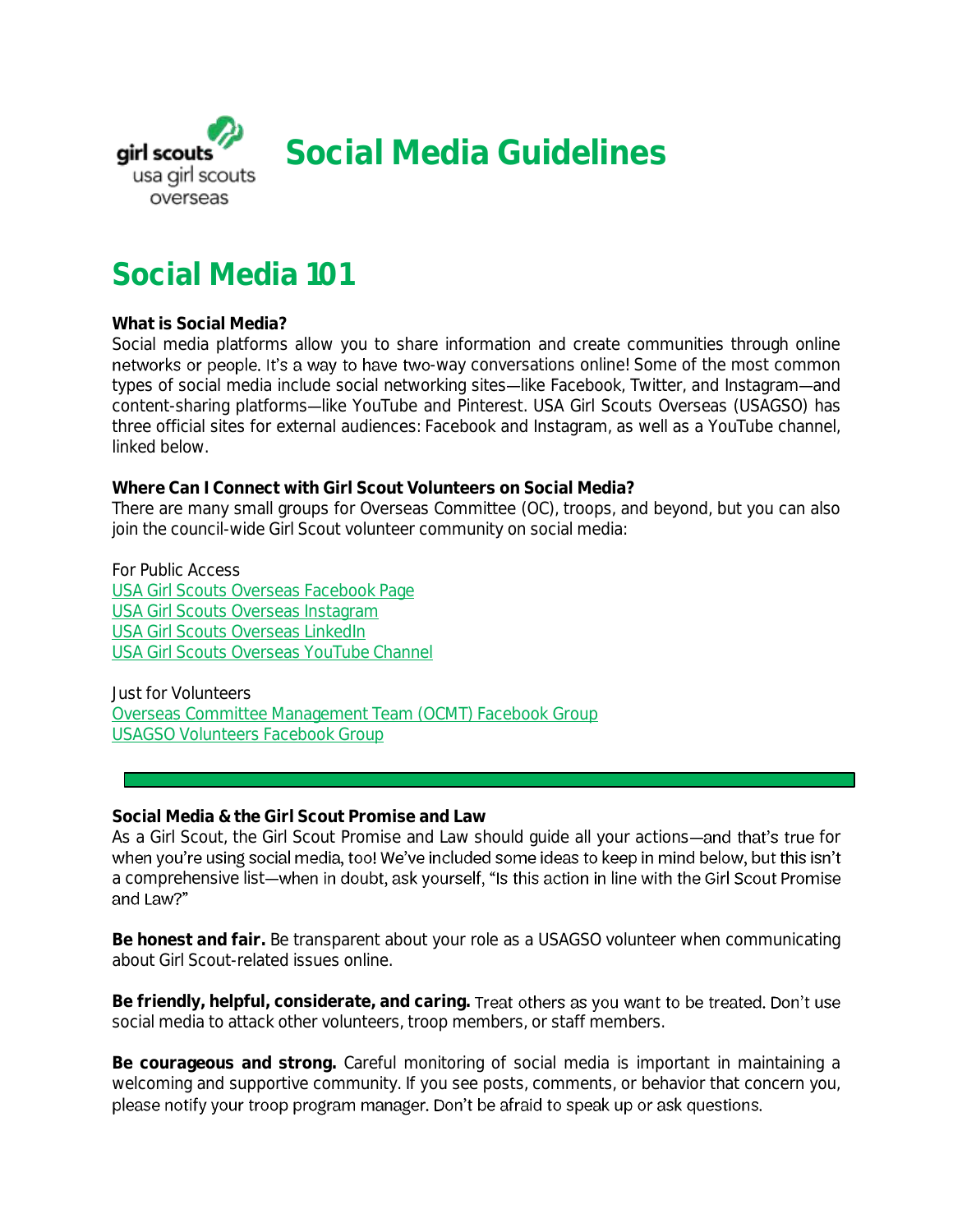**Be responsible for what you say and do.** Remember that what you post online will be around for a long time (think of it as your online carbon footprint), and nothing is truly private anymore. Use discretion and if you have questions about whether you should post something, ask your troop program manager.

Respect yourself and others. Respect other people's privacy and your own personal boundaries by using discretion when choosing to connect with a fellow volunteer or girl guardian. (For service unit or troop Facebook groups, the privacy settings will give you the ability to give permission to only those who are involved with the service unit or troop.) Also, please do not publish girls' full names online-girl safety is a top priority!

Respect authority. If your actions on social media—as with any other kind of actions taken as a Girl Scout volunteer—do not support the Girl Scout Promise and Law, we do reserve the right to take corrective action.

**Use resources wisely.**

**Make the world a better place and be a sister to every Girl Scout.** This is true regardless of how you are communicating!

As a representative of Girl Scouts, your online presence can reflect positively or negatively on Girl Scouts. It's always recommended to set your personal Facebook profile to "private" (only your Facebook friends can see it), especially if you have USAGSO listed as an organization that you volunteer for or represent. Please remember that your Facebook profile picture can always be viewed publicly, so use discretion when choosing how the world sees you.

- Before you start a new social media page, please complete [this form.](https://usagso.wufoo.com/forms/r1ogb7u01j9r2xg/)
- Please share your social media pages with us, by completing [this form.](https://usagso.wufoo.com/forms/r1upmh361wv7mhb/)

### What if I'm contacted by the media or a public figure?

If you're contacted by a member of the media or a public figure through a social media site and asked to comment on an issue, please refer them to Overseas Customer Care at [overseascustomercare@girlscouts.org.](mailto:overseascustomercare@girlscouts.org)

# **Best Practices for Girl Scout Troop and Overseas Committee Social Media Groups**

We encourage our Overseas Committees to create social media accounts, such as Facebook pages or groups.

## What's the difference between a page and a group?

A Facebook Page is public-facing. This is a great method to share with your community what Girl Scouts in your area are up to and as a means for the public to contact you. A Facebook Group can be public, private, or closed. This is a helpful tool to keep communications internal and share photos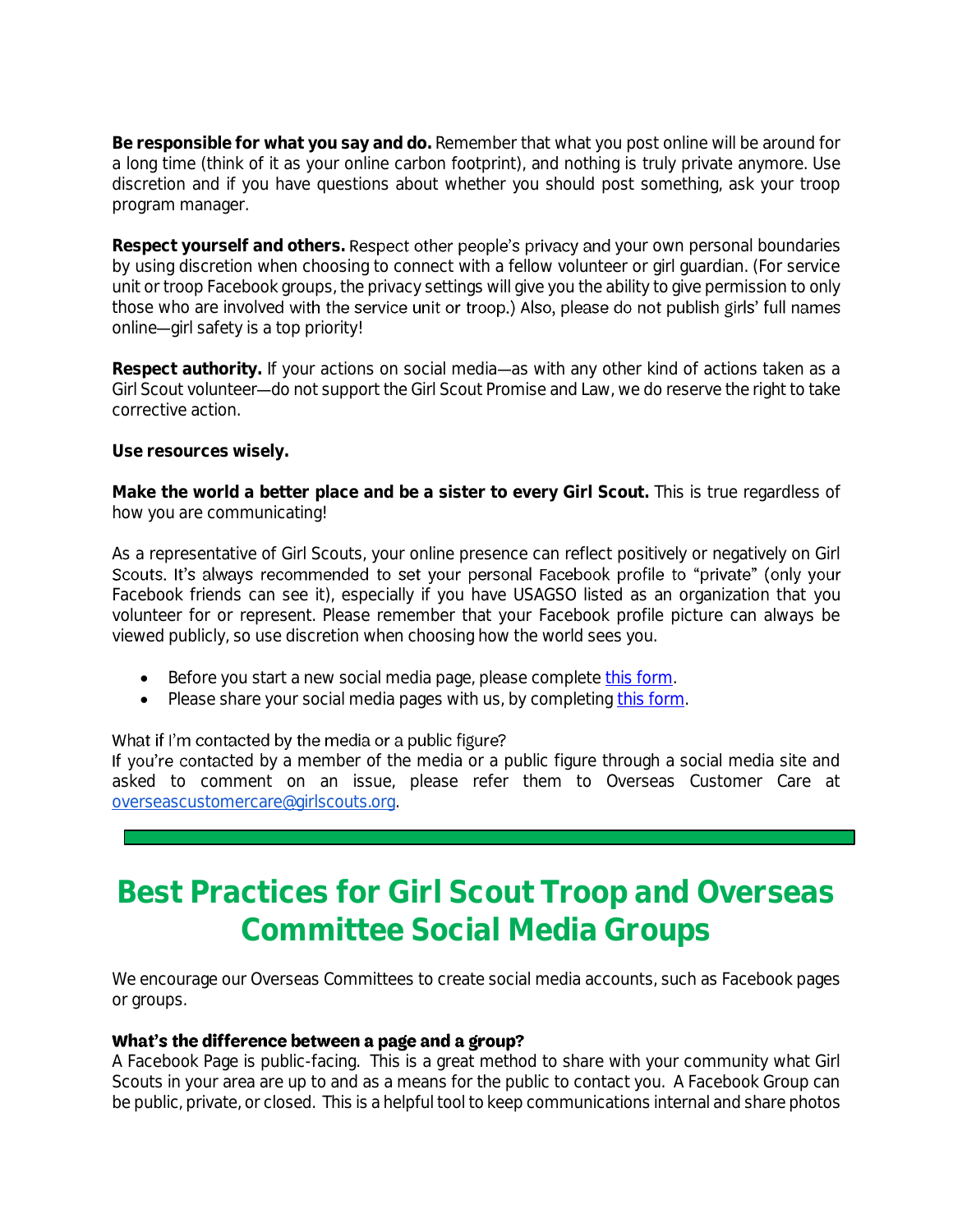that cannot be shared publicly. i.e. a volunteer's group or troop group, and if there are girls/adults in the photos without media release consent.

#### **Naming Your Group or Page**

To make sure we're all presenting as one USAGSO, all public-facing Facebook pages should follow the same naming conventions.

The format is: USA Girl Scouts Overseas - (Overseas Committee name) Example: USA Girl Scouts Overseas - North Pole

For more information on naming conventions, please reference the Naming Guidelines on USAGSO's [Volunteer Brand Center.](http://www.usagso.org/en/for-volunteers/volunteer-resources/volunteer-brand-center.html)

#### **Managing Your Page**

To ensure continuity, it would be best to create the initial page using the official main Overseas Committee email address. i.e. YourOverseasCommitteeGirlScouts@usagso.org. This way, log in is always retrievable, even in the unfortunate case of unexpected OC turnover.

We also recommend appointing one or two other people from your team to be admins on the page to moderate activity. This could be to answer incoming messages, respond to comment, provide information to the public about upcoming events or recruitment. Some OCs also have a Public Relations or Marketing role on the OCMT for this purpose.

#### **Managing Your Group**

Before you begin developing a Girl Scout social media account, designate two adults who will be responsible for managing the account-one who is the primary manager, and one who can be a back-up. That way, there's always more than one person who can manage the account!

**Social Media and Privacy**

Names: If you wish to post Girl Scouts' names on the page, first names are recommended, and you should not use girls' entire names.

**Addresses:** Do not identify personal addresses of Girl Scouts. However, you can list the address of event locations.

Contact Information: It's a good idea to use an official USAGSO email address for your OC instead of using contact information that's related to a specific person.

Photos: Girl safety needs to be the top priority, so don't post photos without permission. As part of purchasing membership, most signed Girl Scout Membership Forms include permission for photos to be used for Girl Scout purposes-if in doubt, ask the girl's parent or guardian. If you have a photo that includes non-Girl Scouts, they can fill out an [Image Release Consent Form.](https://drive.google.com/file/d/1nWJupNXzSrTHc6JXU_WdEnZo0iUKrcVZ/view?usp=sharing)

### **Posting Content**

Anything you post on your group or profile can reflect on Girl Scouts, so ask yourself, "What information would be appropriate for a stranger to see on my page?" Make sure that the girls and adults in your Girl Scout Troop or Overseas Committee who may be contributing content realize that this is a Girl Scout page, not a personal page. Please be particularly careful about inappropriate